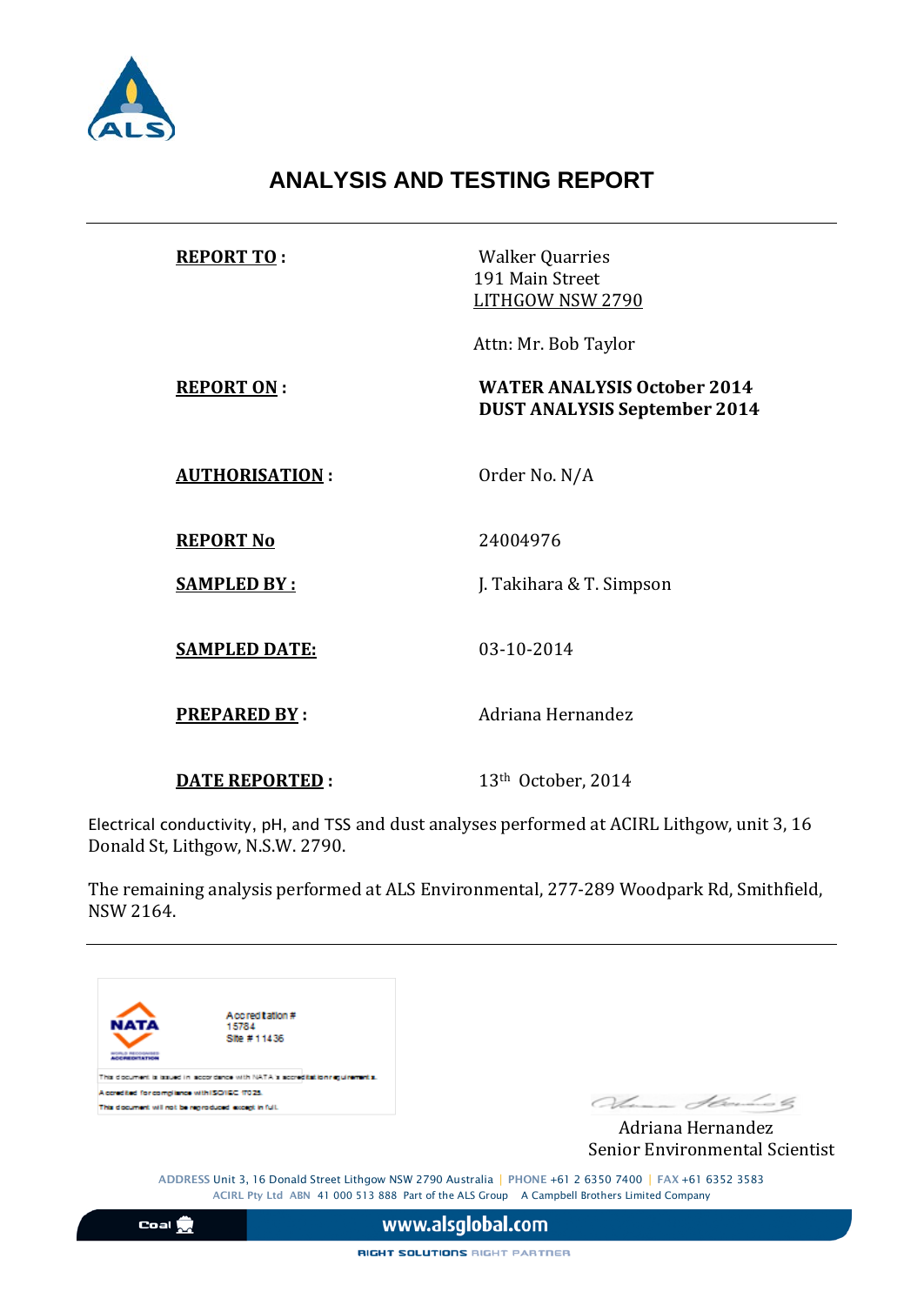



Analysed in accordance with AS3580.10.1

#### DUST DEPOSITION RESULTS (g/m^2/month)

**DUST ANALYSIS AND TESTING REPORT**

| GAUGE NO. | <b>INSOLUBLE SOLIDS</b> | *COMBUSTIBLE MATTER | **ASH |  |
|-----------|-------------------------|---------------------|-------|--|
| 62        | 0.8                     | $0.5^{\circ}$       | 0.3   |  |
| 64        | 21                      | 0.7                 | 14    |  |



Walker Quarries Sep-14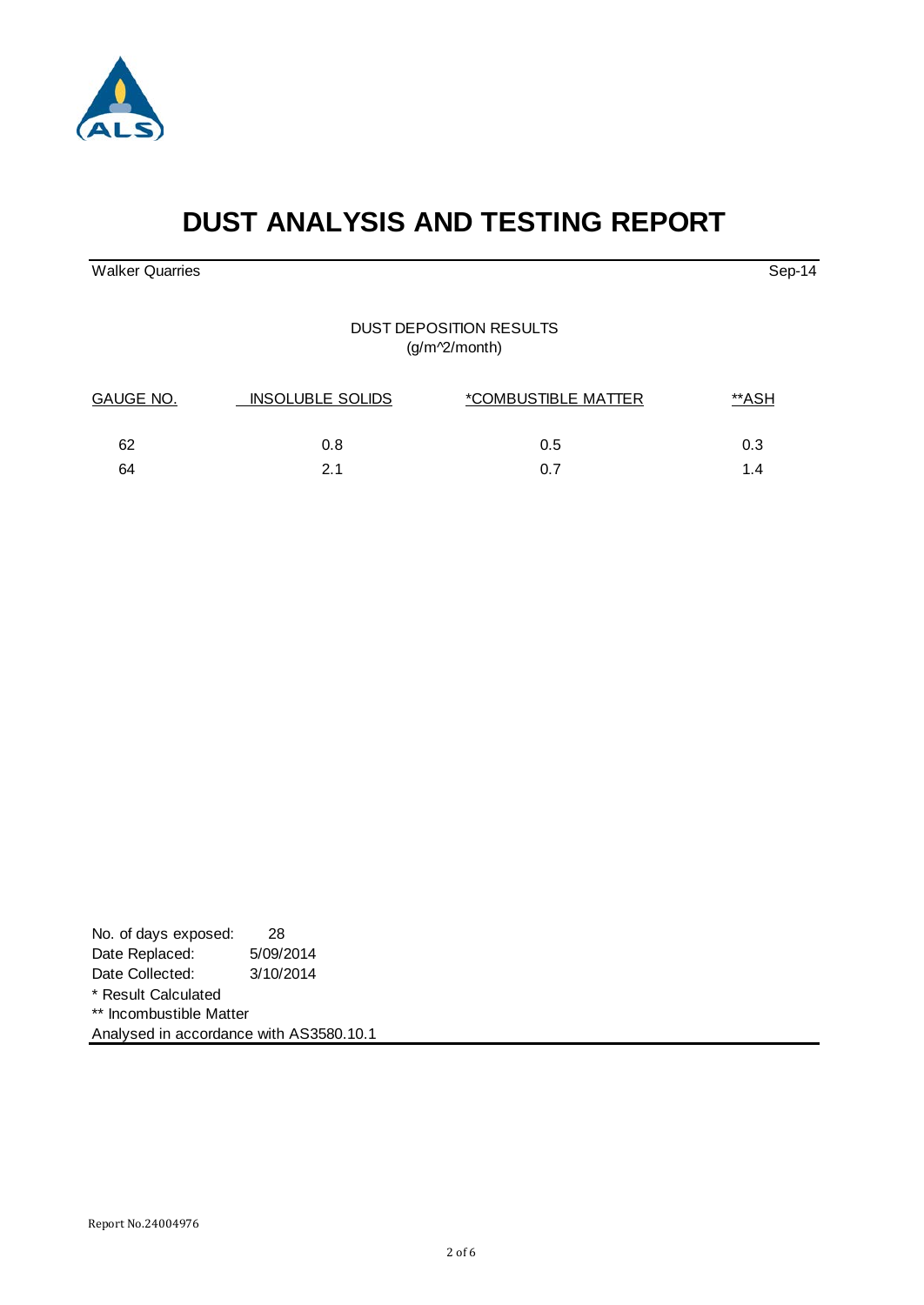

# **DUST ANALYSIS AND TESTING REPORT**

Walker Quarries Sep-14

#### **DEPOSIT GAUGE DETAILS**

| <b>GAUGE</b> | <b>OTHER RELEVANT DATA</b>                                                       |
|--------------|----------------------------------------------------------------------------------|
| 62           | Clear, bugs, small # fine brown/green & small # coarse<br>brown/green/black dust |
| 64           | Clear, bugs, mod # fine brown/green & mod # coarse<br>brown/green/black dust     |

No. of days exposed: 28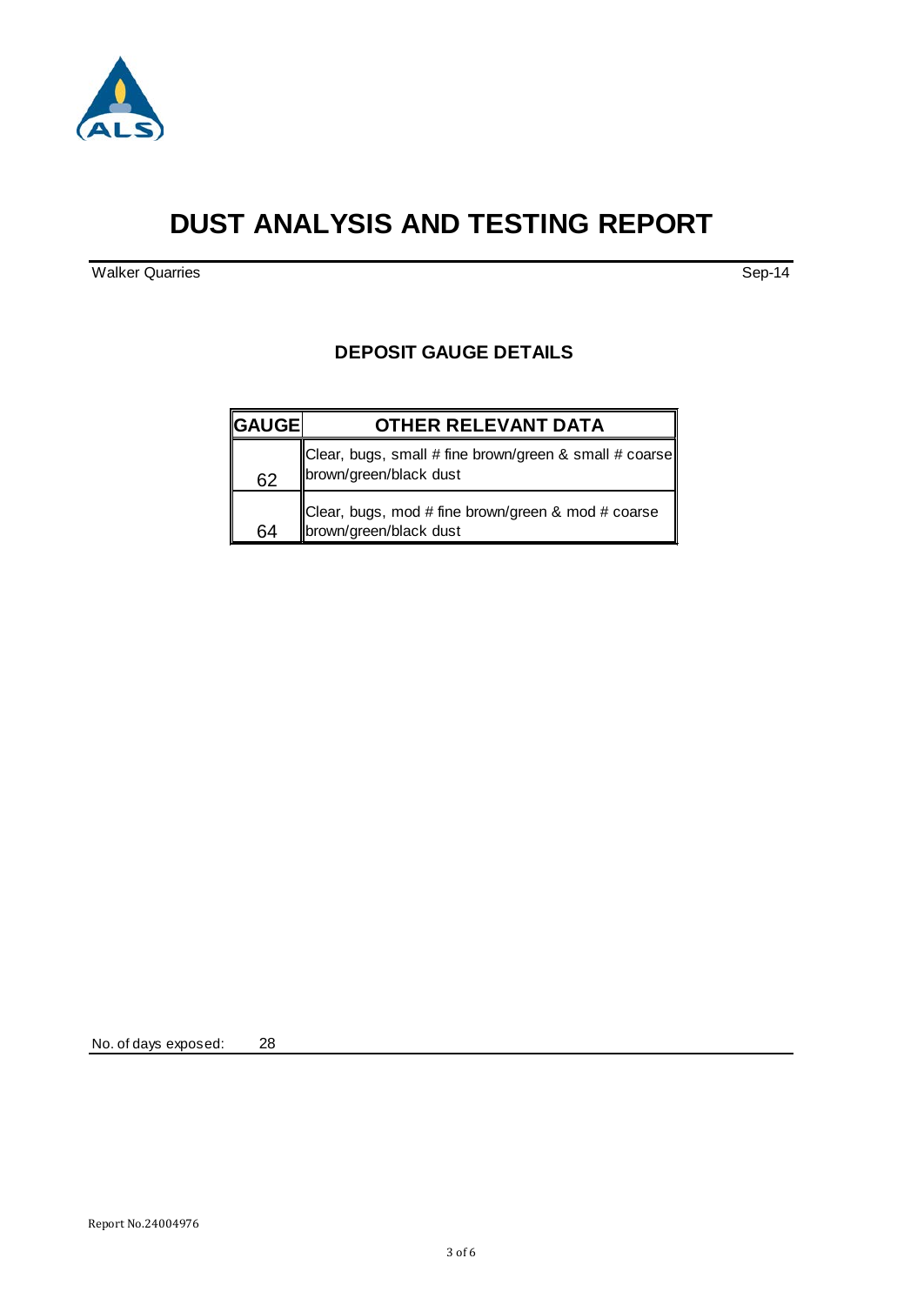

## **METHODS OF DUST ANALYSIS**

|                                       |           | <b>ACIRL Lithgow</b>       |
|---------------------------------------|-----------|----------------------------|
| TEST                                  | METHOD    | NATA Accreditation # 11436 |
|                                       |           |                            |
| <b>Dust</b>                           |           |                            |
| (Deposited matter gravimetric method) | 3580.10.1 |                            |
|                                       |           |                            |

In accordance with "Methods for sampling and analysis of ambient air.

Method 10.1 Determination of particulate matter-Deposited matter-Gravimetric method" Standards Australia, 2003

ACIRL Report No: 24004976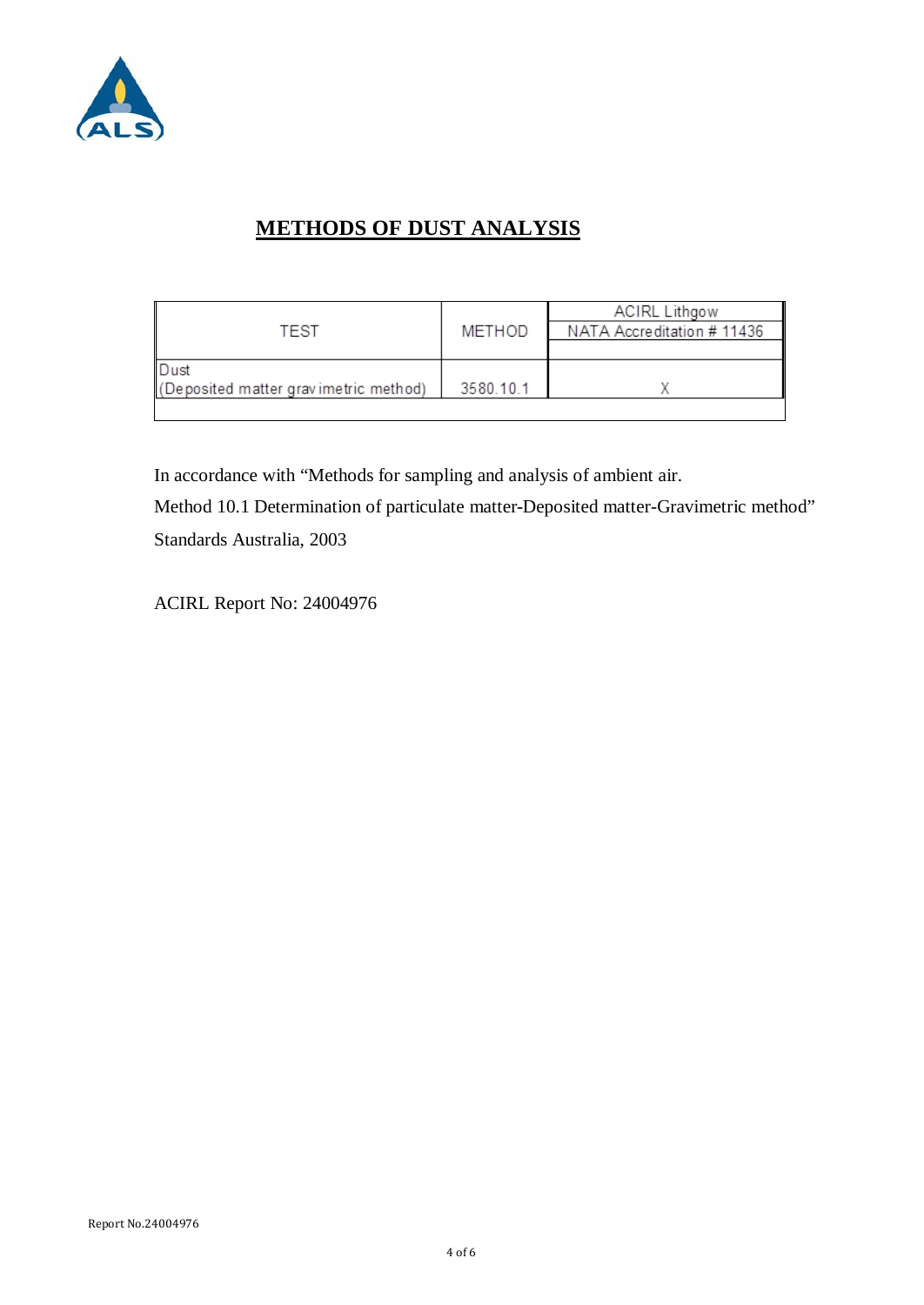

#### **WATER ANALYSIS AND TESTING REPORT**

### **WALKER QUARRIES**

### **Monthly Samples**

| 03-10-2014                    | Dam 1                                           | Dam 2           |
|-------------------------------|-------------------------------------------------|-----------------|
| <b>Sample Details</b>         | Low level, no<br>discharge<br>$9:00 \text{ am}$ | Not Constructed |
| pH                            |                                                 |                 |
| Electrical Conductivity uS/cm |                                                 |                 |
| Total Suspended solids mg/L   |                                                 |                 |
| Sulfate as SO4 mg/L           |                                                 |                 |
| Oil and Grease mg/L           |                                                 |                 |